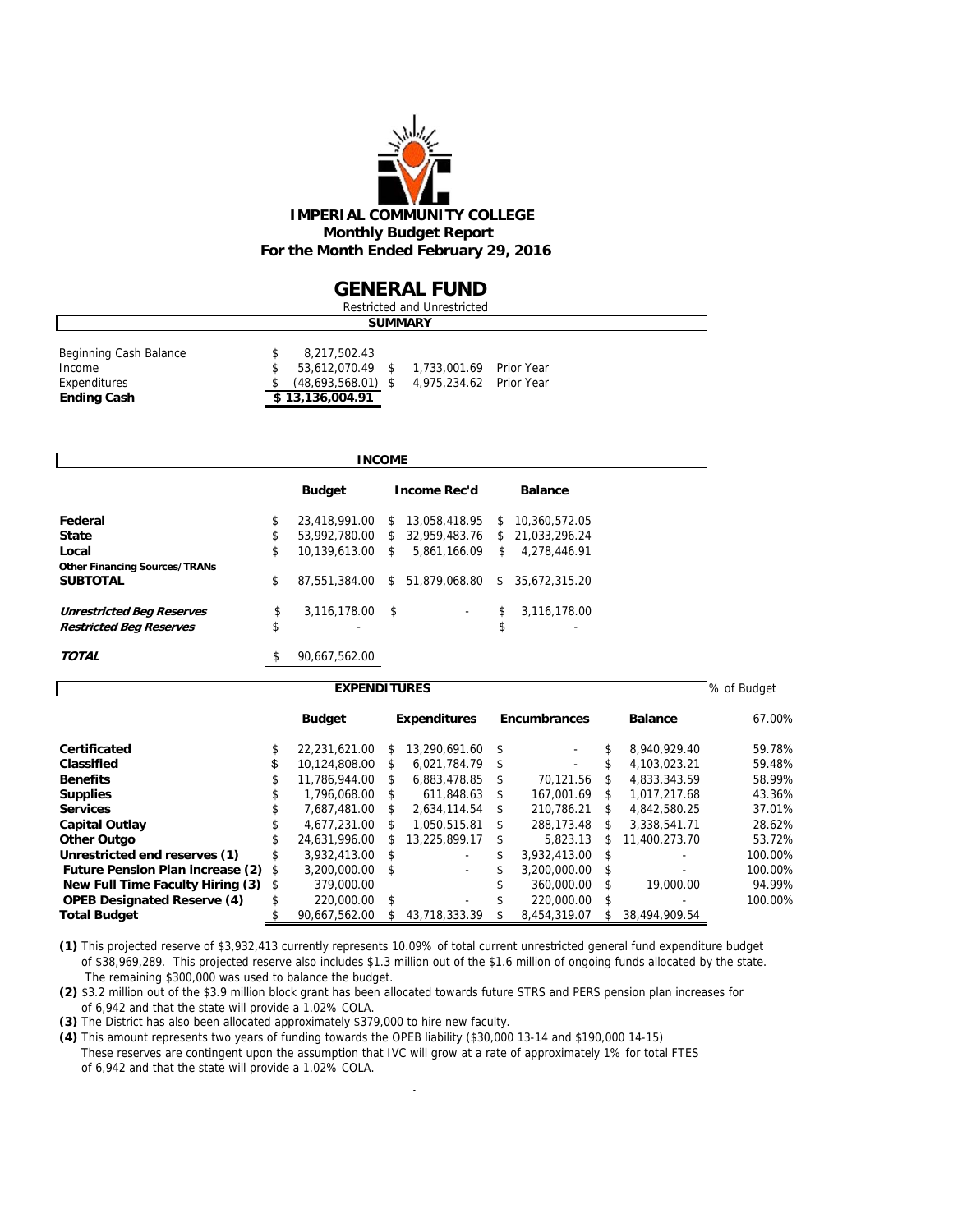

### **CHILD DEVELOPMENT FUND**

|                                | <b>SUMMARY</b>           |                     |                     |    |                |             |
|--------------------------------|--------------------------|---------------------|---------------------|----|----------------|-------------|
| <b>Beginning Cash Balance</b>  | \$<br>55,895.70          |                     |                     |    |                |             |
| Income                         | \$<br>306,947.71         | \$<br>99.03         | Prior Year          |    |                |             |
| <b>Expenditures</b>            | \$<br>$(318, 125.05)$ \$ | 13,109.13           | <b>Prior Year</b>   |    |                |             |
| <b>Ending Cash Balance</b>     | \$<br>44,718.36          |                     |                     |    |                |             |
|                                | <b>INCOME</b>            |                     |                     |    |                |             |
|                                | <b>Budget</b>            | <b>Income Rec'd</b> | <b>Balance</b>      |    |                |             |
| Federal                        | \$                       | \$                  | \$                  |    |                |             |
| <b>State</b>                   | \$<br>538,874.00         | \$<br>299,914.00    | \$<br>238,960.00    |    |                |             |
| Local                          | \$<br>7,500.00           | \$<br>6,934.68      | \$<br>565.32        |    |                |             |
| <b>SUBTOTAL</b>                | \$<br>546,374.00         | \$<br>306,848.68    | \$<br>239,525.32    |    |                |             |
| Other Fin Sources (Inter-fund) |                          | \$                  |                     |    |                |             |
| <b>Beginning Balance</b>       | \$<br>57,006.00          | \$                  | \$<br>57,006.00     |    |                |             |
| <b>TOTAL</b>                   | \$<br>603,380.00         |                     |                     |    |                |             |
|                                | <b>EXPENDITURES</b>      |                     |                     |    |                | % of Budget |
|                                | <b>Budget</b>            | <b>Expenditures</b> | <b>Encumbrances</b> |    | <b>Balance</b> | 67.00%      |
| <b>Certificated</b>            | \$                       | \$                  | \$                  | \$ |                |             |
| Classified                     | \$<br>284,807.00         | \$<br>190,737.43    | \$                  | \$ | 94,069.57      | 66.97%      |
| <b>Benefits</b>                | \$<br>141,089.00         | \$<br>111,174.83    | \$                  | \$ | 29,914.17      | 78.80%      |
| <b>Supplies</b>                | \$<br>17,146.00          | \$<br>1,268.14      | \$<br>2,854.98      | \$ | 13,022.88      |             |
| <b>Services</b>                | \$<br>16,350.00          | \$<br>1,835.52      | \$<br>75.00         | \$ | 14,439.48      |             |
| <b>Capital Outlay</b>          | \$<br>10,000.00          | \$                  | \$<br>4,414.20      | \$ | 5,585.80       |             |
| <b>Other Outgo</b>             | \$<br>93,767.00          | \$                  | \$                  | \$ | 93,767.00      |             |
| Reserve Balance                | \$<br>40,221.00          | \$                  |                     | \$ | 40,221.00      |             |
| <b>Total Budget</b>            | \$<br>603,380.00         | \$<br>305,015.92    | \$<br>7,344.18      | \$ | 291,019.90     |             |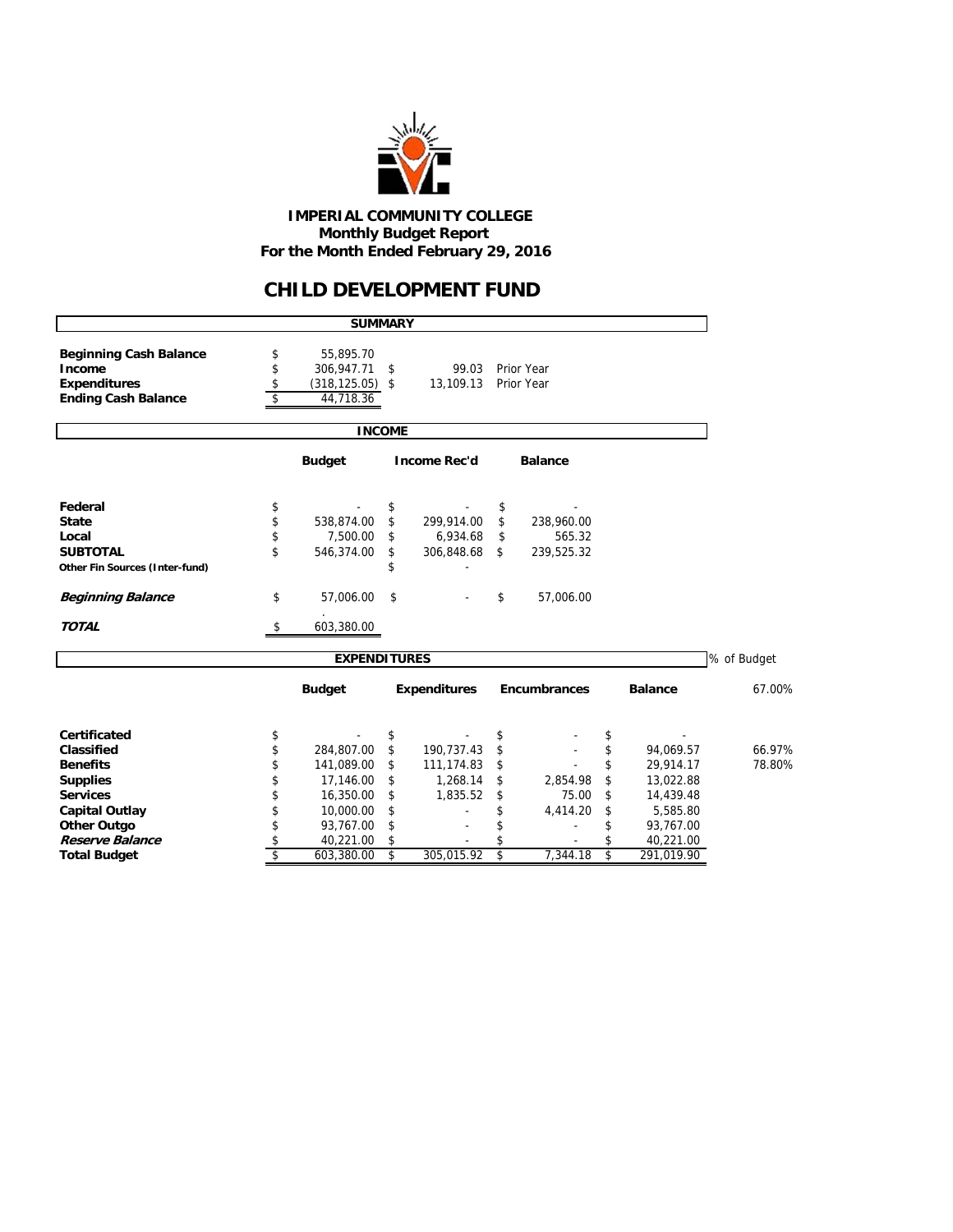

# **CAPITAL PROJECTS FUND (COPs)**

|                                                                |                | <b>SUMMARY</b>                               |    |                          |               |                          |    |                |  |  |  |
|----------------------------------------------------------------|----------------|----------------------------------------------|----|--------------------------|---------------|--------------------------|----|----------------|--|--|--|
| <b>Beginning Cash Balance</b><br>Income<br><b>Expenditures</b> | \$<br>\$<br>\$ | 350,660.52<br>1,910.02 \$<br>$(2,939.08)$ \$ |    | 572.77<br>$\blacksquare$ |               | Prior Year<br>Prior Year |    |                |  |  |  |
| <b>Ending Cash Balance</b>                                     | \$             | 349,631.46                                   |    |                          |               |                          |    |                |  |  |  |
| <b>INCOME</b>                                                  |                |                                              |    |                          |               |                          |    |                |  |  |  |
| <b>Budget</b><br><b>Income Rec'd</b><br><b>Balance</b>         |                |                                              |    |                          |               |                          |    |                |  |  |  |
| Federal                                                        | \$             |                                              | \$ |                          | \$            |                          |    |                |  |  |  |
| <b>State</b>                                                   | \$             |                                              | \$ |                          | \$            |                          |    |                |  |  |  |
| Local                                                          | \$             | 1,500.00                                     | \$ | 1,337.25                 | $\mathsf{\$}$ | 162.75                   |    |                |  |  |  |
| <b>SUBTOTAL</b>                                                | \$             | 1,500.00                                     | \$ | 1,337.25                 | \$            | 162.75                   |    |                |  |  |  |
| <b>Beginning Balance</b>                                       | \$             | 351,233.00                                   | \$ |                          | \$            | 351,233.00               |    |                |  |  |  |
| <b>TOTAL</b>                                                   | \$             | 352,733.00                                   |    |                          |               |                          |    |                |  |  |  |
|                                                                |                | <b>EXPENDITURES</b>                          |    |                          |               |                          |    |                |  |  |  |
|                                                                |                | <b>Budget</b>                                |    | <b>Expenditures</b>      |               | Encumbrances             |    | <b>Balance</b> |  |  |  |
| <b>Certificated</b>                                            | \$             |                                              | \$ |                          | \$            |                          | \$ |                |  |  |  |
| Classified                                                     | \$             |                                              | \$ |                          | \$            |                          | \$ |                |  |  |  |
| <b>Benefits</b>                                                | \$             |                                              | \$ |                          | \$            |                          | \$ |                |  |  |  |
| <b>Supplies</b>                                                | \$             |                                              | \$ |                          | \$            |                          | \$ |                |  |  |  |
| <b>Services</b>                                                | \$             |                                              | \$ |                          | \$            |                          | \$ |                |  |  |  |
| <b>Capital Outlay</b>                                          | \$             | 352,733.00                                   | \$ | 2,939.08                 | \$            | 1,929.25                 | \$ | 347,864.67     |  |  |  |
| <b>Other Outgo</b>                                             | \$             |                                              |    |                          | \$            |                          | \$ |                |  |  |  |
| <b>Total Budget</b>                                            | \$             | 352,733.00                                   | \$ | 2,939.08                 | \$            | 1,929.25                 | \$ | 347,864.67     |  |  |  |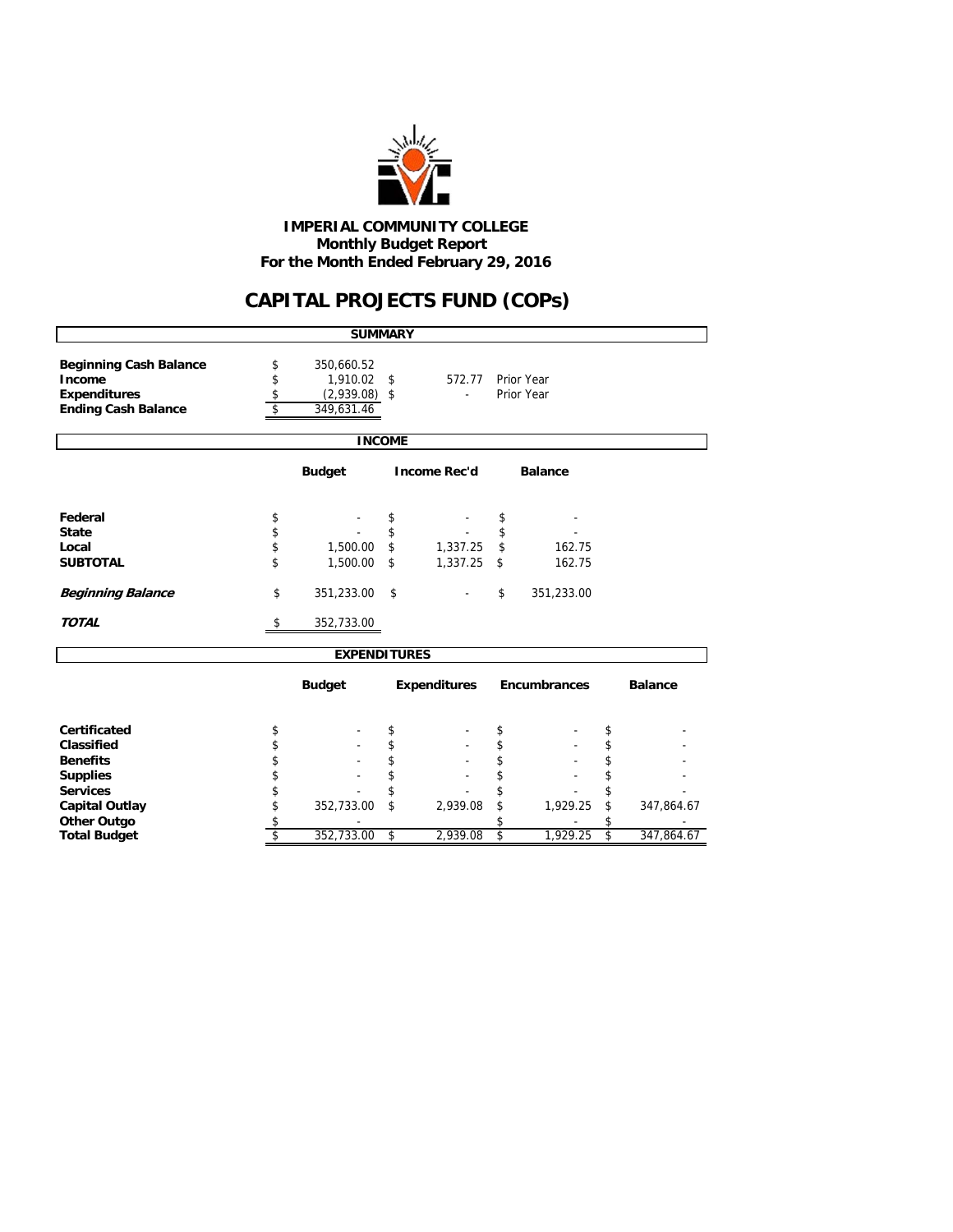

## **IVC BUILDING FUND**

Redevelopment Agencies Restricted Funds

|                                         |          | <b>SUMMARY</b>              |               |                          |                    |                |                  |
|-----------------------------------------|----------|-----------------------------|---------------|--------------------------|--------------------|----------------|------------------|
| <b>Beginning Cash Balance</b><br>Income | \$<br>\$ | 890,125.19<br>146,349.92 \$ |               | 1,360.81                 |                    | Prior Year     |                  |
| <b>Expenditures</b>                     | \$       | $(180,009.17)$ \$           |               | 19,606.77                |                    | Prior Year     |                  |
| <b>Ending Cash Balance</b>              | \$       | 856,465.94                  |               |                          |                    |                |                  |
|                                         |          |                             | <b>INCOME</b> |                          |                    |                |                  |
|                                         |          | <b>Budget</b>               |               | <b>Income Rec'd</b>      |                    | <b>Balance</b> |                  |
| Federal                                 | \$       |                             | \$            |                          | \$                 |                |                  |
| <b>State</b>                            | \$       |                             | \$            |                          | \$                 |                |                  |
| Local                                   | \$       | 300,000.00                  | \$            | 144,989.11               | $\mathbf{\hat{z}}$ | 155,010.89     |                  |
| <b>SUBTOTAL</b>                         | \$       | 300,000.00                  | \$            | 144,989.11               | \$                 | 155,010.89     |                  |
| <b>Beginning Balance</b>                | \$       | 871,865.00                  | \$            |                          | \$                 | 871,865.00     |                  |
| <b>TOTAL</b>                            | \$       | 1,171,865.00                |               |                          |                    |                |                  |
|                                         |          | <b>EXPENDITURES</b>         |               |                          |                    |                |                  |
|                                         |          | <b>Budget</b>               |               | <b>Expenditures</b>      |                    | Encumbrances   | <b>Balance</b>   |
| Certificated                            | \$       |                             | \$            |                          | \$                 |                | \$               |
| Classified                              | \$       |                             | \$            |                          | \$                 |                | \$               |
| <b>Benefits</b>                         | \$       |                             | \$            |                          | \$                 |                | \$               |
| <b>Supplies</b>                         | \$       | 1,000.00                    | \$            | 799.61                   | \$                 |                | \$<br>200.39     |
| <b>Services</b>                         | \$       | 12,000.00                   | \$            | 6,576.04                 | \$                 |                | \$<br>5,423.96   |
| <b>Capital Outlay</b>                   | \$       | 300,000.00                  | \$            | 153,026.75               | \$                 |                | \$<br>146,973.25 |
| <b>Other Outgo</b>                      | \$       |                             | \$            | $\overline{\phantom{a}}$ | \$                 |                | \$               |

**Reserve Balance**  $\begin{array}{cccccccccccc}\n\text{$} & \text{$} & \text{$} & \text{$} & \text{$} & \text{$} & \text{$} & \text{$} & \text{$} & \text{$} & \text{$} & \text{$} & \text{$} & \text{$} & \text{$} & \text{$} & \text{$} & \text{$} & \text{$} & \text{$} & \text{$} & \text{$} & \text{$} & \text{$} & \text{$} & \text{$} & \text{$} & \text{$} & \text{$} & \text{$} & \text{$} & \text{$} & \$ 

**Total Budgett \$ 160,402.40 \$** - \$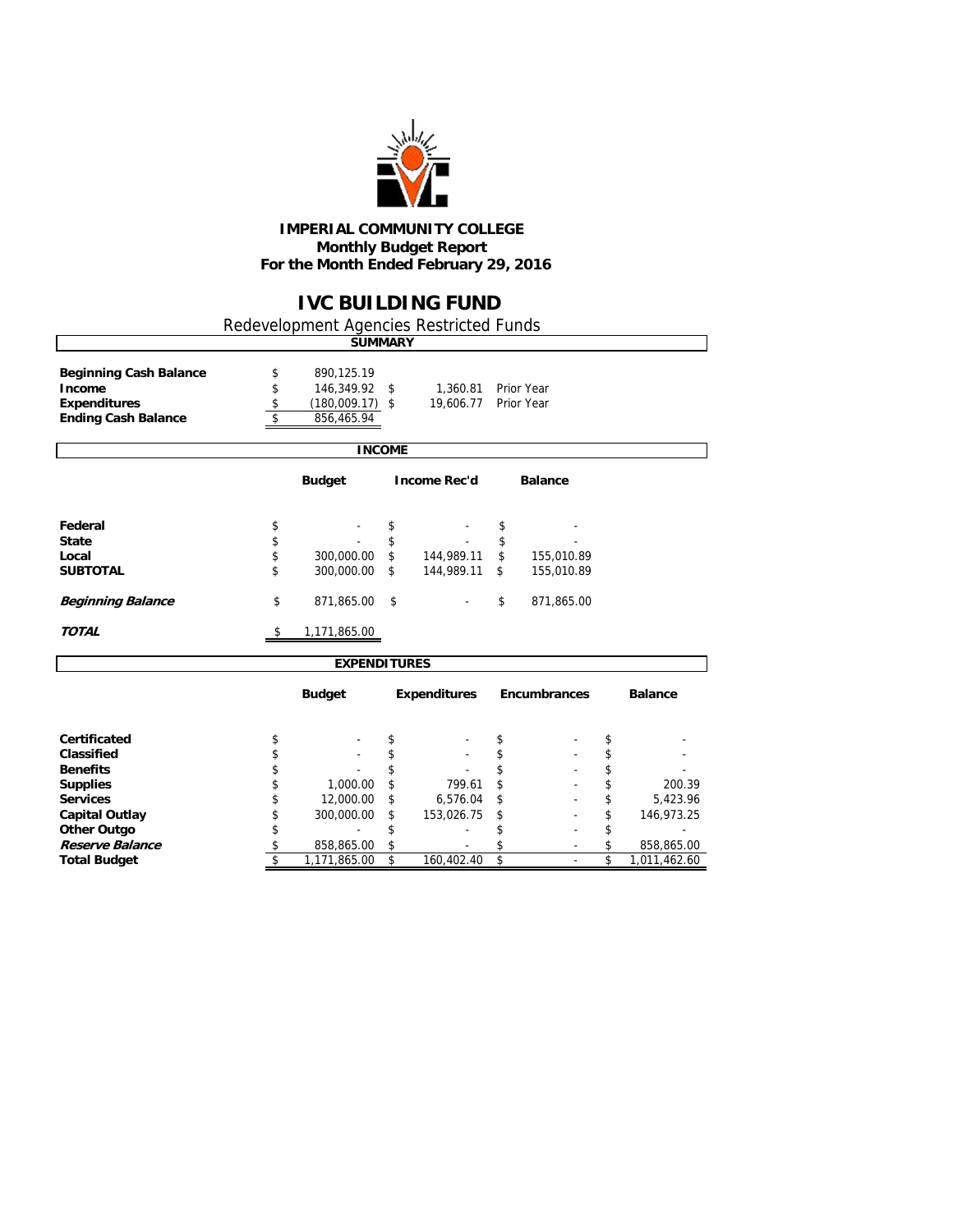

# **IVC SELF-INSURANCE FUND**

|                                                                                              |                | <b>SUMMARY</b>                   |               |                     |          |                          |          |                |  |  |  |
|----------------------------------------------------------------------------------------------|----------------|----------------------------------|---------------|---------------------|----------|--------------------------|----------|----------------|--|--|--|
| <b>Beginning Cash Balance</b><br>Income<br><b>Expenditures</b><br><b>Ending Cash Balance</b> | \$<br>\$<br>\$ | 52,630.35<br>287.33<br>52,917.68 | \$<br>\$      | 85.96               |          | Prior Year<br>Prior Year |          |                |  |  |  |
|                                                                                              |                |                                  | <b>INCOME</b> |                     |          |                          |          |                |  |  |  |
| <b>Budget</b><br><b>Income Rec'd</b><br><b>Balance</b>                                       |                |                                  |               |                     |          |                          |          |                |  |  |  |
| Federal<br><b>State</b>                                                                      | \$<br>\$       |                                  | \$<br>\$      |                     | \$<br>\$ |                          |          |                |  |  |  |
| Local<br><b>SUBTOTAL</b>                                                                     | \$<br>\$       | 300.00<br>300.00                 | \$<br>\$      | 201.37<br>201.37    | \$<br>\$ | 98.63<br>98.63           |          |                |  |  |  |
| <b>Beginning Balance</b>                                                                     | \$             | 52,716.00                        | \$            |                     | \$       | 52,716.00                |          |                |  |  |  |
| <b>TOTAL</b>                                                                                 | \$             | 53,016.00                        |               |                     |          |                          |          |                |  |  |  |
|                                                                                              |                | <b>EXPENDITURES</b>              |               |                     |          |                          |          |                |  |  |  |
|                                                                                              |                | <b>Budget</b>                    |               | <b>Expenditures</b> |          | <b>Encumbrances</b>      |          | <b>Balance</b> |  |  |  |
| Certificated                                                                                 | \$             |                                  | \$            |                     | \$       |                          | \$       |                |  |  |  |
| Classified                                                                                   | \$             |                                  | \$            |                     | \$       |                          | \$       |                |  |  |  |
| <b>Benefits</b><br><b>Supplies</b>                                                           | \$<br>\$       |                                  | \$<br>\$      |                     | \$<br>\$ |                          | \$<br>\$ |                |  |  |  |
| <b>Services</b>                                                                              | \$             |                                  | \$            |                     | \$       |                          | \$       |                |  |  |  |
| <b>Capital Outlay</b>                                                                        | \$             |                                  | \$            |                     | \$       |                          | \$       |                |  |  |  |
| <b>Other Outgo</b>                                                                           | \$             |                                  | \$            |                     | \$       |                          | \$       |                |  |  |  |
| Reserve Balance                                                                              | \$             | 53,016.00                        | \$            |                     | \$       | 53,016.00                | \$       |                |  |  |  |
| <b>Total Budget</b>                                                                          | \$             | 53,016.00                        | \$            |                     | \$       | 53,016.00                | \$       |                |  |  |  |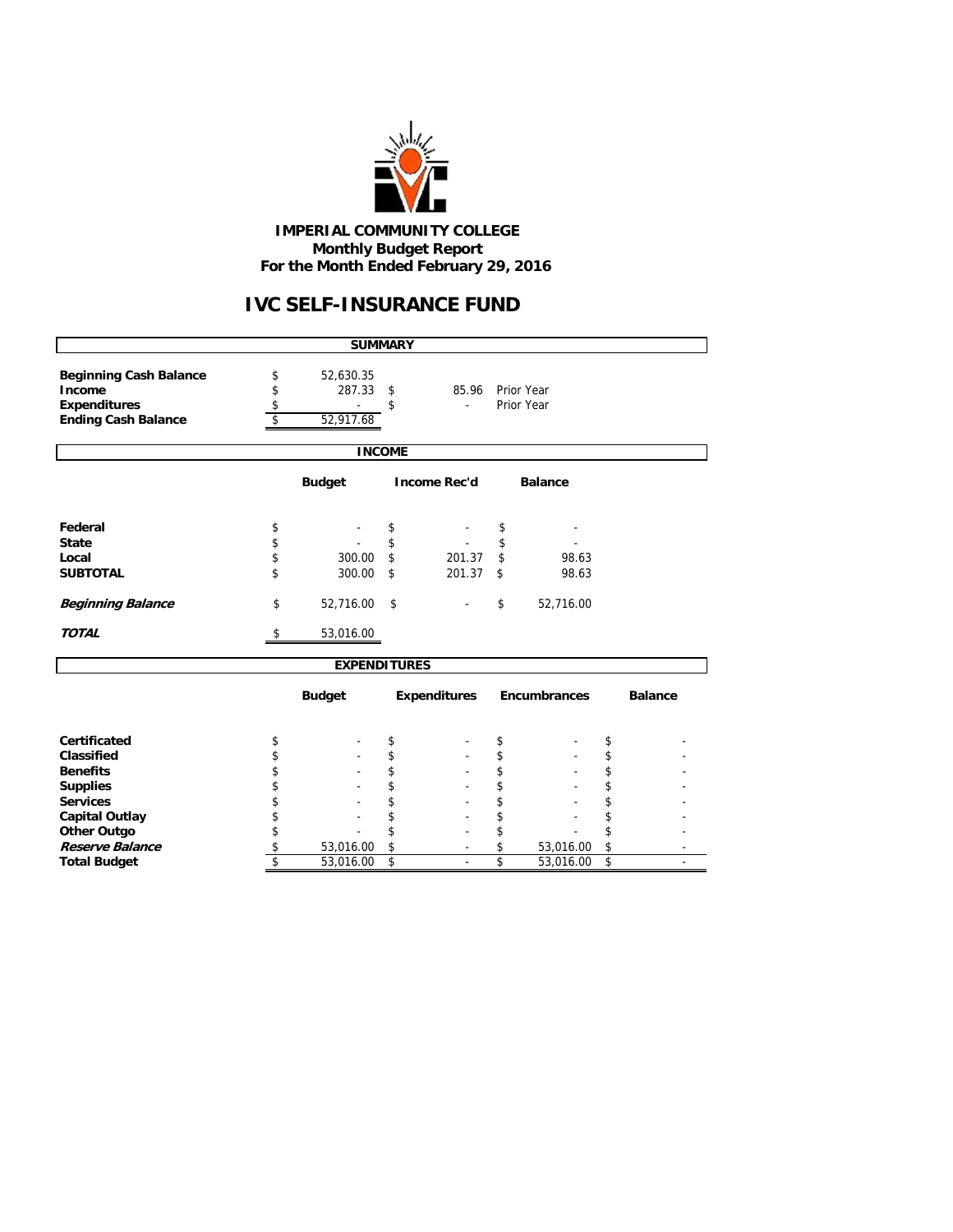

### **GENERAL OBLIGATION BOND FUND**

|                                                                                              |                      |                                                   |    | Measure L           |    |                          |    |                |  |  |  |
|----------------------------------------------------------------------------------------------|----------------------|---------------------------------------------------|----|---------------------|----|--------------------------|----|----------------|--|--|--|
| <b>SUMMARY</b>                                                                               |                      |                                                   |    |                     |    |                          |    |                |  |  |  |
| <b>Beginning Cash Balance</b><br>Income<br><b>Expenditures</b><br><b>Ending Cash Balance</b> | \$<br>\$<br>\$<br>\$ | 9,900.16<br>494.13<br>$(4,217.77)$ \$<br>6,176.52 | \$ | 249.36<br>÷.        |    | Prior Year<br>Prior Year |    |                |  |  |  |
| <b>INCOME</b>                                                                                |                      |                                                   |    |                     |    |                          |    |                |  |  |  |
| <b>Budget</b><br><b>Income Rec'd</b><br><b>Balance</b>                                       |                      |                                                   |    |                     |    |                          |    |                |  |  |  |
| Federal                                                                                      | \$                   |                                                   | \$ |                     | \$ |                          |    |                |  |  |  |
| <b>State</b>                                                                                 | \$                   |                                                   | \$ |                     | \$ |                          |    |                |  |  |  |
| Local                                                                                        | \$                   | 500.00                                            | \$ | 244.77              | \$ | 255.23                   |    |                |  |  |  |
| <b>SUBTOTAL</b>                                                                              | \$                   | 500.00                                            | \$ | 244.77              | \$ | 255.23                   |    |                |  |  |  |
| <b>Beginning Balance</b>                                                                     | \$                   | 10,149.00                                         | \$ |                     | \$ | 10,149.00                |    |                |  |  |  |
| <b>TOTAL</b>                                                                                 | \$                   | 10,649.00                                         |    |                     |    |                          |    |                |  |  |  |
|                                                                                              |                      | <b>EXPENDITURES</b>                               |    |                     |    |                          |    |                |  |  |  |
|                                                                                              |                      | <b>Budget</b>                                     |    | <b>Expenditures</b> |    | <b>Encumbrances</b>      |    | <b>Balance</b> |  |  |  |
| Certificated                                                                                 | \$                   |                                                   | \$ |                     | \$ |                          | \$ |                |  |  |  |
| Classified                                                                                   | \$                   |                                                   | \$ |                     | \$ |                          | \$ |                |  |  |  |
| <b>Benefits</b>                                                                              | \$                   |                                                   | \$ |                     | \$ |                          | \$ |                |  |  |  |
| <b>Supplies</b>                                                                              | \$                   |                                                   |    |                     | \$ |                          | \$ |                |  |  |  |
| <b>Services</b>                                                                              | \$                   | 10,649.00                                         | \$ | 4,217.77            | \$ | 717.77                   | \$ | 5,713.46       |  |  |  |
| <b>Capital Outlay</b>                                                                        | \$                   |                                                   |    |                     | \$ |                          | \$ |                |  |  |  |
| <b>Other Outgo</b>                                                                           | \$                   |                                                   | \$ |                     | \$ |                          | \$ |                |  |  |  |
| Reserve Balance                                                                              | \$                   |                                                   | \$ |                     | \$ |                          | \$ |                |  |  |  |
| <b>Total Budget</b>                                                                          | \$                   | 10,649.00                                         | \$ | 4,217.77            | \$ | 717.77                   | \$ | 5,713.46       |  |  |  |